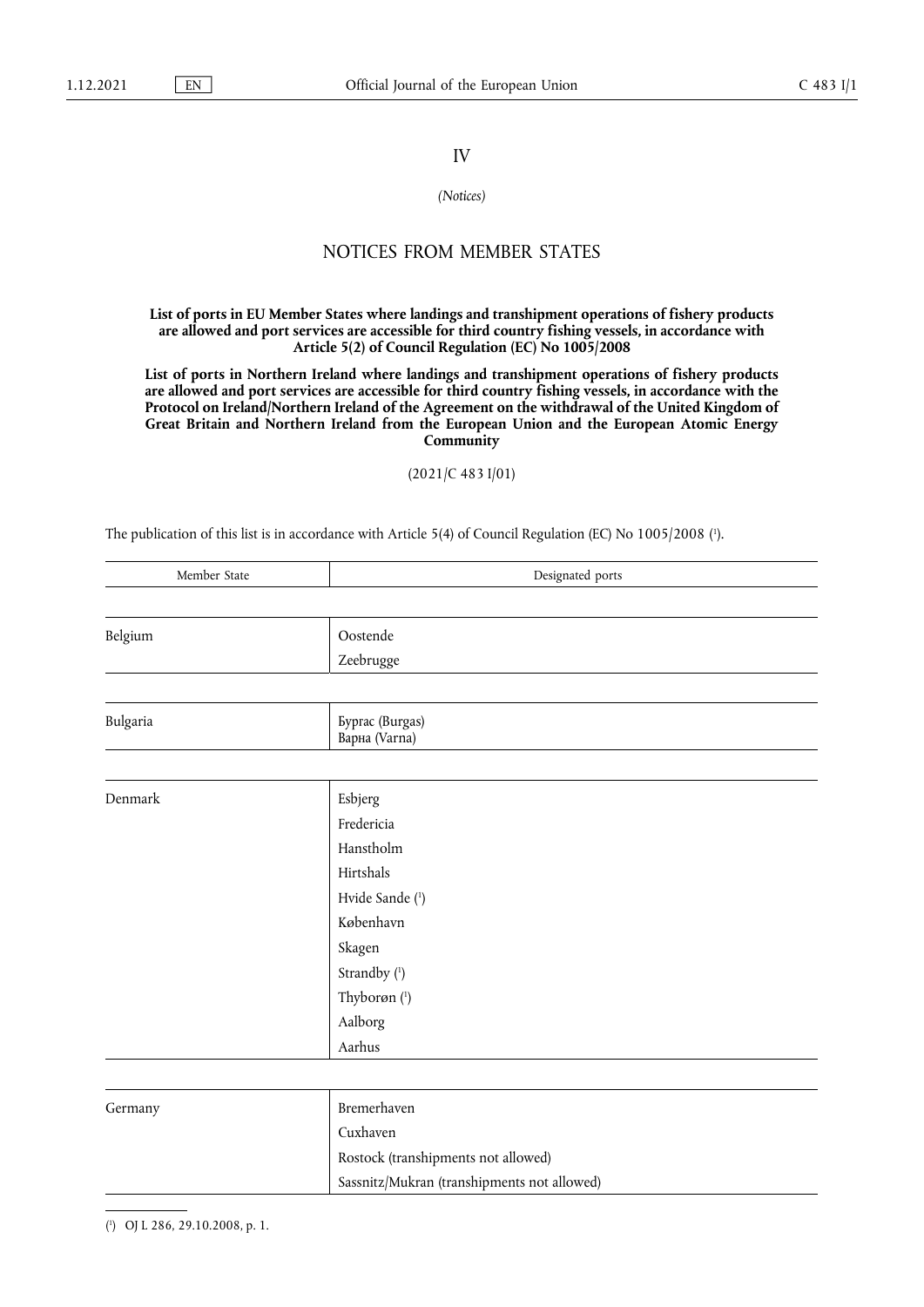| Estonia | None at the moment                                |  |
|---------|---------------------------------------------------|--|
|         |                                                   |  |
| Ireland | Killybegs (1)                                     |  |
|         | Castletownbere (1)                                |  |
|         | Burtonport $(\bar{\ }), (\bar{\ }')$              |  |
|         | Rathmullen (7), (8)                               |  |
|         | Greencastle (7), (8)                              |  |
|         | Howth $('), (°)$                                  |  |
|         | Ros An Mhil $(7)$ , $(9)$                         |  |
|         | Moville $(7)$ , $(10)$ , $(11)$ , $(12)$ , $(13)$ |  |
|         | Quigley's Point (7), (10), (11), (12), (13)       |  |
| Greece  | Πειραιάς (Piraeus)<br>Θεσσαλονίκη (Thessaloniki)  |  |

Spain A Coruña

<span id="page-1-2"></span><span id="page-1-1"></span><span id="page-1-0"></span>

| A Pobra do Caramiñal                                   |
|--------------------------------------------------------|
| Algeciras                                              |
| Alicante                                               |
| Almería                                                |
| Arrecife                                               |
| Barbate (1) (transhipments and landings not permitted) |
| Barcelona                                              |
| Bilbao                                                 |
| Burela                                                 |
| Cádiz                                                  |
| Cartagena                                              |
| $\sim$ 11/                                             |

| Barcelona                  |
|----------------------------|
| Bilbao                     |
| <b>Burela</b>              |
| Cádiz                      |
| Cartagena                  |
| Castellón                  |
| Celeiro                    |
| Gijón                      |
| Huelva                     |
| Las Palmas de Gran Canaria |
| Málaga                     |
| Marín                      |
| Palma de Mallorca (1)      |
| Pasaia (Pasajes)           |
| Puerto del Rosario         |
| Ribeira                    |
| Santa Cruz de Tenerife     |
| Santander                  |
| Tarragona                  |
| Valencia                   |
| Vigo (Área Portuaria)      |

Vilagarcía de Arousa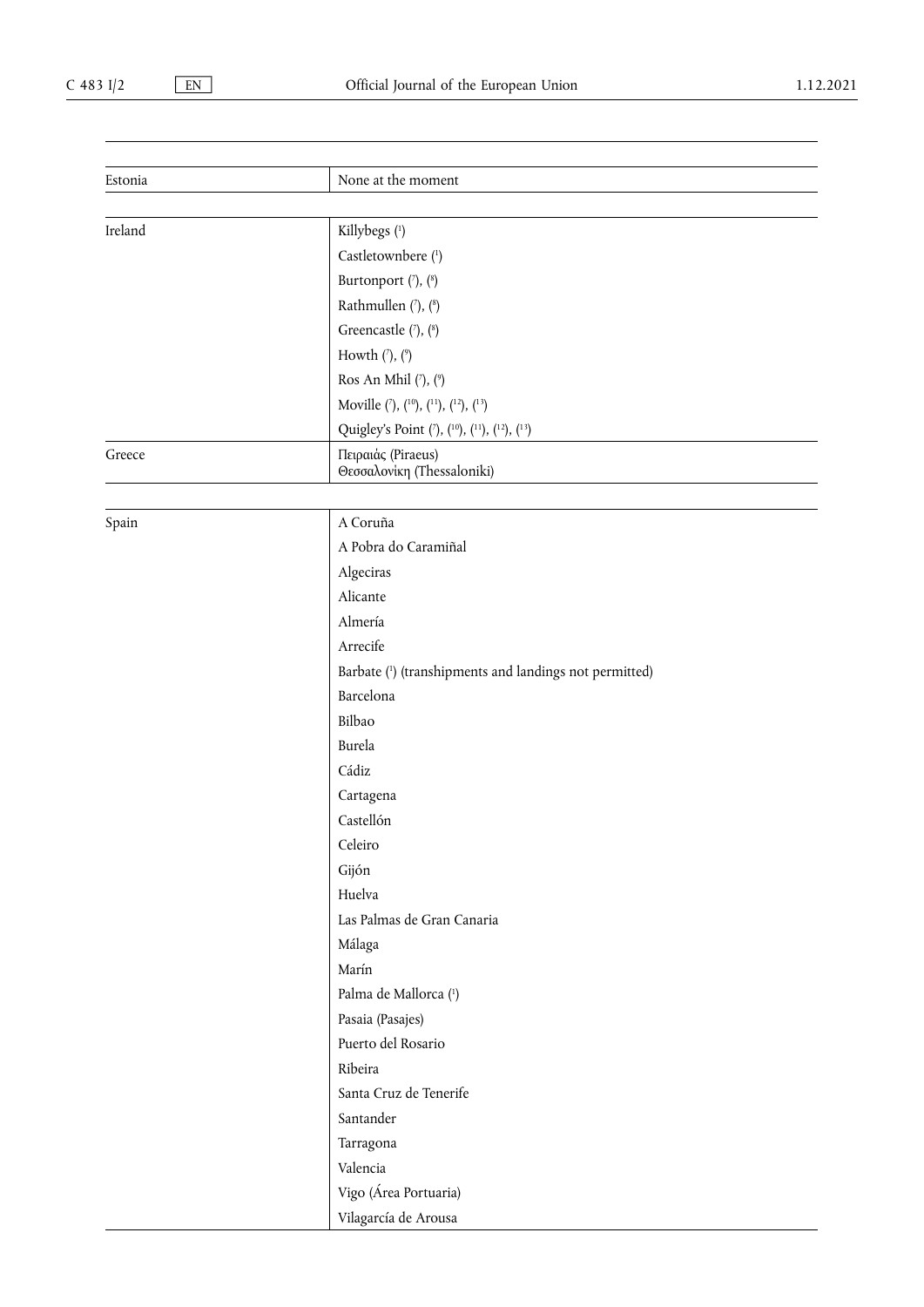| France  | Metropolitan France:            |
|---------|---------------------------------|
|         | Dunkerque                       |
|         | Boulogne                        |
|         | Le Havre                        |
|         | Caen $(1)$                      |
|         | Cherbourg en Cotentin (1)       |
|         | Barneville-Carteret             |
|         | Granville (1)                   |
|         | Saint-Malo                      |
|         | Roscoff (1)                     |
|         | <b>Brest</b>                    |
|         | Douarnenez (1)                  |
|         | Concarneau (1)                  |
|         | Lorient (1)                     |
|         | Nantes - Saint-Nazaire (1)      |
|         | La Rochelle (1)                 |
|         | Rochefort sur Mer (1)           |
|         | Port la Nouvelle (1)            |
|         | Sète                            |
|         | Marseille Port                  |
|         | Overseas France:                |
|         | Le Port (La Réunion)            |
|         | Fort de France (Martinique) (1) |
|         | Port de Jarry (Guadeloupe) (1)  |
|         | Port du Larivot (Guyane) (1)    |
|         |                                 |
| Croatia | Ploče                           |
|         | Rijeka                          |
|         | Zadar - Gaženica                |
|         | Split - Sjeverna luka           |
|         |                                 |
| Italy   | Ancona                          |
|         | <b>Brindisi</b>                 |
|         | Civitavecchia                   |
|         | Fiumicino (1)                   |
|         | Genova                          |
|         | Gioia Tauro                     |
|         | La Spezia                       |
|         | Livorno                         |
|         | Napoli                          |
|         | Olbia                           |
|         | Palermo                         |
|         | Ravenna                         |

H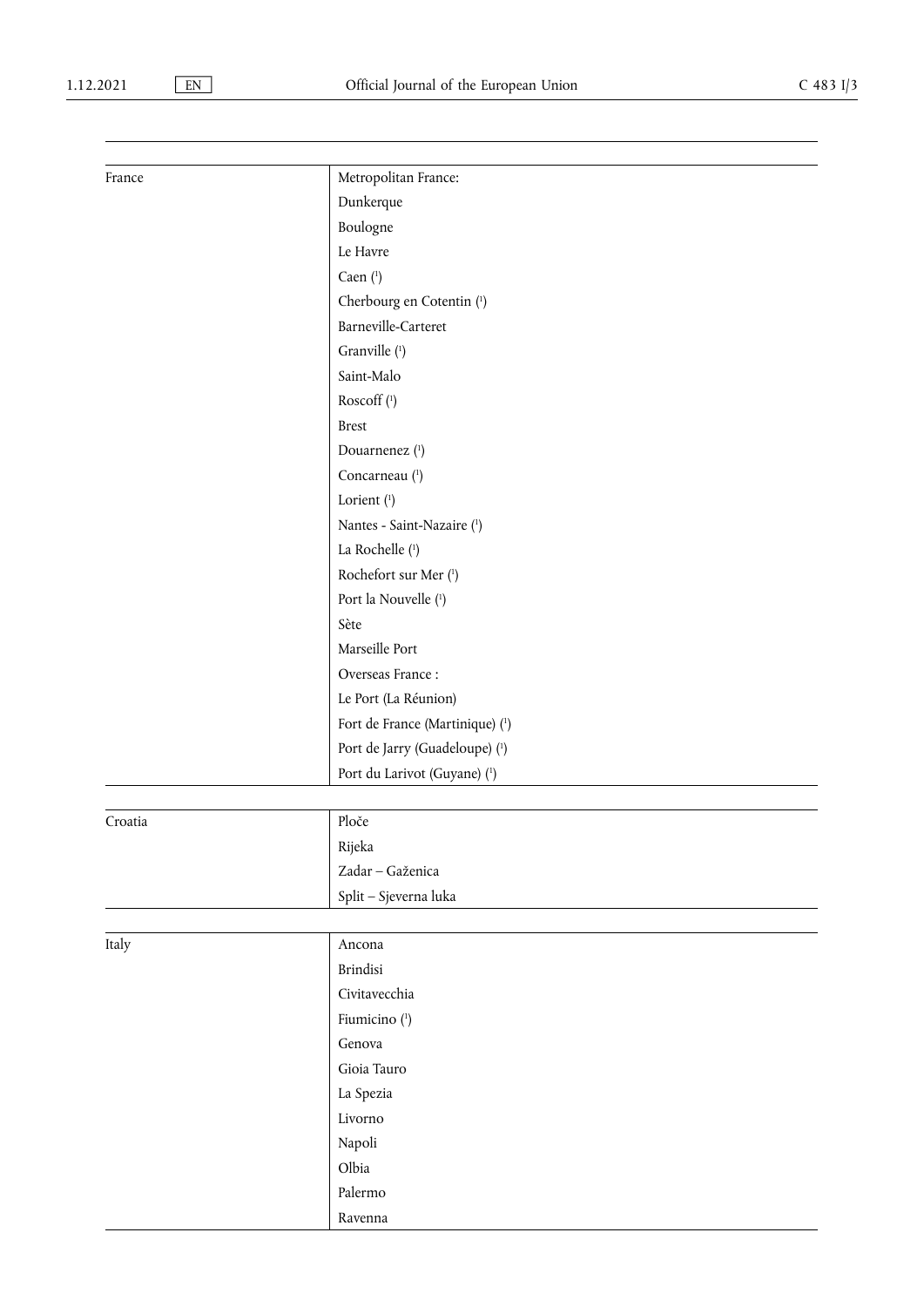<span id="page-3-1"></span><span id="page-3-0"></span>

|             | Reggio Calabria                                             |
|-------------|-------------------------------------------------------------|
|             | Salerno                                                     |
|             | Taranto                                                     |
|             | Trapani                                                     |
|             | Trieste                                                     |
|             | Venezia                                                     |
|             |                                                             |
| Cyprus      | Λεμεσός (Limassol)                                          |
|             |                                                             |
| Latvia      | Rīga<br>Ventspils                                           |
|             |                                                             |
| Lithuania   | Klaipėda                                                    |
|             |                                                             |
| Malta       | Valletta (Deepwater Quay, Laboratory Wharf, Magazine Wharf) |
|             |                                                             |
| Netherlands | Vlissingen                                                  |
|             | Scheveningen (1)                                            |
|             | Ijmuiden                                                    |
|             | Harlingen                                                   |
|             | Eemshaven                                                   |
|             | Den Helder (1)                                              |
|             | Velsen (5)                                                  |
|             | Amsterdam (5)                                               |
|             | Rotterdam (5)                                               |
|             | Stellendam (6)                                              |
|             | Den Oever (6)                                               |
|             | Oudeschild (6)                                              |
|             | Urk $(6)$                                                   |
|             | Lauwersoog (6)                                              |
|             | Yerseke (6)                                                 |
|             |                                                             |
| Poland      | Gdańsk                                                      |
|             | Gdynia                                                      |
|             | Szczecin                                                    |
|             | Świnoujście (1)                                             |
|             |                                                             |
| Portugal    | Aveiro                                                      |
|             | Lisboa                                                      |
|             | Peniche                                                     |
|             | Porto                                                       |
|             | Setúbal                                                     |
|             | Sines                                                       |
|             | Viana do Castelo                                            |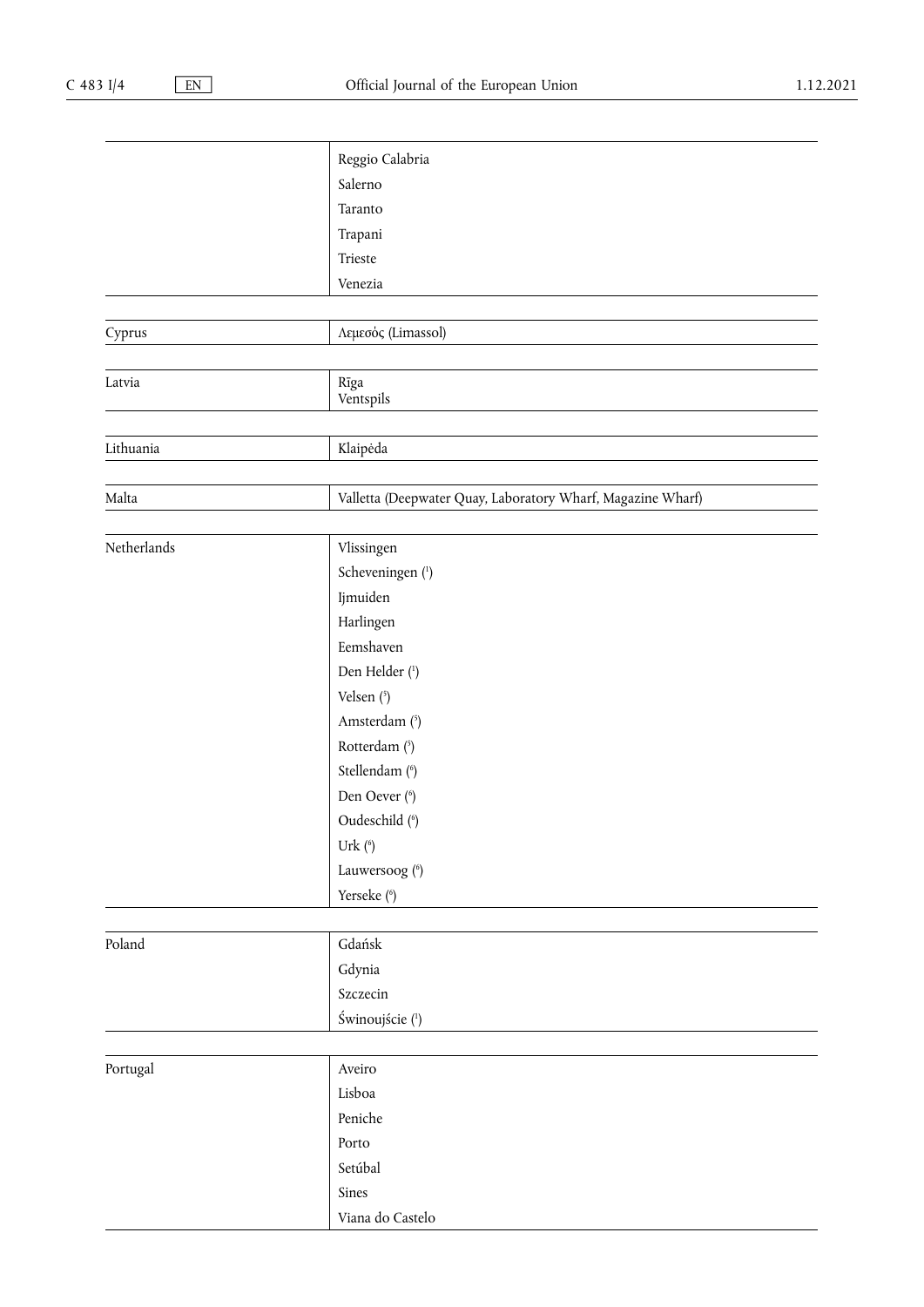|          | Acores:                                                                                                                                                                                                                                                                                                                                                                                                                                                                                                                                                                                                                                                                                                                                                                                                                                                                                                                                                                                                                                                                                                                                                                                                                                              |
|----------|------------------------------------------------------------------------------------------------------------------------------------------------------------------------------------------------------------------------------------------------------------------------------------------------------------------------------------------------------------------------------------------------------------------------------------------------------------------------------------------------------------------------------------------------------------------------------------------------------------------------------------------------------------------------------------------------------------------------------------------------------------------------------------------------------------------------------------------------------------------------------------------------------------------------------------------------------------------------------------------------------------------------------------------------------------------------------------------------------------------------------------------------------------------------------------------------------------------------------------------------------|
|          | Horta                                                                                                                                                                                                                                                                                                                                                                                                                                                                                                                                                                                                                                                                                                                                                                                                                                                                                                                                                                                                                                                                                                                                                                                                                                                |
|          | Ponta Delgada                                                                                                                                                                                                                                                                                                                                                                                                                                                                                                                                                                                                                                                                                                                                                                                                                                                                                                                                                                                                                                                                                                                                                                                                                                        |
|          | Praia da Vitória ( <sup>1</sup> )Madeira:                                                                                                                                                                                                                                                                                                                                                                                                                                                                                                                                                                                                                                                                                                                                                                                                                                                                                                                                                                                                                                                                                                                                                                                                            |
|          | Caniçal                                                                                                                                                                                                                                                                                                                                                                                                                                                                                                                                                                                                                                                                                                                                                                                                                                                                                                                                                                                                                                                                                                                                                                                                                                              |
|          |                                                                                                                                                                                                                                                                                                                                                                                                                                                                                                                                                                                                                                                                                                                                                                                                                                                                                                                                                                                                                                                                                                                                                                                                                                                      |
|          |                                                                                                                                                                                                                                                                                                                                                                                                                                                                                                                                                                                                                                                                                                                                                                                                                                                                                                                                                                                                                                                                                                                                                                                                                                                      |
| Romania  | Constanța                                                                                                                                                                                                                                                                                                                                                                                                                                                                                                                                                                                                                                                                                                                                                                                                                                                                                                                                                                                                                                                                                                                                                                                                                                            |
|          |                                                                                                                                                                                                                                                                                                                                                                                                                                                                                                                                                                                                                                                                                                                                                                                                                                                                                                                                                                                                                                                                                                                                                                                                                                                      |
| Slovenia | None at the moment                                                                                                                                                                                                                                                                                                                                                                                                                                                                                                                                                                                                                                                                                                                                                                                                                                                                                                                                                                                                                                                                                                                                                                                                                                   |
|          |                                                                                                                                                                                                                                                                                                                                                                                                                                                                                                                                                                                                                                                                                                                                                                                                                                                                                                                                                                                                                                                                                                                                                                                                                                                      |
| Finland  | Helsinki (transhipments not permitted)                                                                                                                                                                                                                                                                                                                                                                                                                                                                                                                                                                                                                                                                                                                                                                                                                                                                                                                                                                                                                                                                                                                                                                                                               |
|          |                                                                                                                                                                                                                                                                                                                                                                                                                                                                                                                                                                                                                                                                                                                                                                                                                                                                                                                                                                                                                                                                                                                                                                                                                                                      |
| Sweden   | Ellös $(1)$ , $(4)$ (transhipments not permitted) (access to port services only if landing)<br>Göteborg $(2)$ , $(3)$<br>Karlskrona Saltö (1), (2), (3), (4) (transhipments not permitted)<br>Karlskrona Handelshamnen $(1)$ , $(2)$ , $(3)$ , $(4)$ (transhipments not permitted)<br>Kungshamn (1), (4) (transhipments not permitted) (access to port services only if<br>landing)<br>Lysekil $(1)$ , $(2)$ , $(4)$ (transhipments not permitted)<br>Mollösund (1), (4) (transhipments not permitted) (access to port services only if<br>landing)<br>Nogersund $(1)$ , $(2)$ , $(3)$ , $(4)$ (transhipments not permitted)<br>Rönnäng (1), (2), (4) (transhipments not permitted)<br>Simrishamn $(1)$ , $(2)$ , $(3)$ , $(4)$ (transhipments not permitted)<br>Slite $(1)$ , $(2)$ , $(3)$ , $(4)$ (transhipments not permitted)<br>Smögen (1), (2), (3), (4) (transhipments not permitted)<br>Strömstad (1), (2), (4) (transhipments not permitted)<br>Trelleborg (1), (2), (3), (4) (transhipments not permitted)<br>Träslövsläge (1), (4) (transhipments not permitted) (access to port services only if<br>landing)<br>Västervik (1), (2), (3), (4) (transhipments not permitted)<br>Wallhamn (1), (2), (3), (4) (transhipments not permitted) |

<span id="page-4-13"></span><span id="page-4-0"></span>[\(](#page-0-2) 1 ) Not an EU Border Inspection Post (BIP)

<span id="page-4-11"></span>[\(](#page-4-13) 2 ) Landings of all fishery products from vessels flying the flag of Norway, Iceland, Andorra, and the Faroe Islands are allowed

<span id="page-4-12"></span><span id="page-4-10"></span>[\(](#page-4-13) 3 ) Landings of more than 10 tons of herring taken in areas outside the Baltic Sea, mackerel and horse mackerel are not permitted [\(](#page-4-13) 4 ) Landings of frozen fish are not allowed, other than from vessels flying the flag of Norway, Iceland, Andorra, and the Faroe Islands if noted with  $(3)$ .

<span id="page-4-8"></span>[\(](#page-3-0) 5 ) Landings only accepted from fishing vessels above 59 m or a minimum tonnage of 1200 BT

<span id="page-4-9"></span>[\(](#page-3-1) 6 ) Only for fishing vessels from the United Kingdom for maintenance work and after approval by the NVAW. Check of the hold must take place on any day from Monday to Friday in a port not designated by <sup>(6)</sup> nor <sup>(7)</sup>

<span id="page-4-1"></span>[\(](#page-1-0) 7 ) Landings only accepted from fishing vessels flying the flag of the UK and registered in Northern Ireland

<span id="page-4-2"></span>[\(](#page-1-1) 8 ) Only from vessels less than 18 m and only landings of fresh non-TAC species

<span id="page-4-3"></span>[\(](#page-1-2) 9 ) Only from vessels less than 26 m and only for demersal species (fresh and frozen)

<span id="page-4-4"></span>( [10\)](#page-1-0) Landings only accepted from vessels <18M LOA

<span id="page-4-5"></span>( [11\)](#page-1-0) Landings only accepted of species which are not subject to TAC limits

<span id="page-4-6"></span>( [12\)](#page-1-0) Landings only accepted of Live Bivalve Molluscs exempt from EU IUU regulation

<span id="page-4-7"></span>( [13\)](#page-1-0) Landings only accepted 14:00 to 20:00 Tuesday & Wednesday during October, November & December